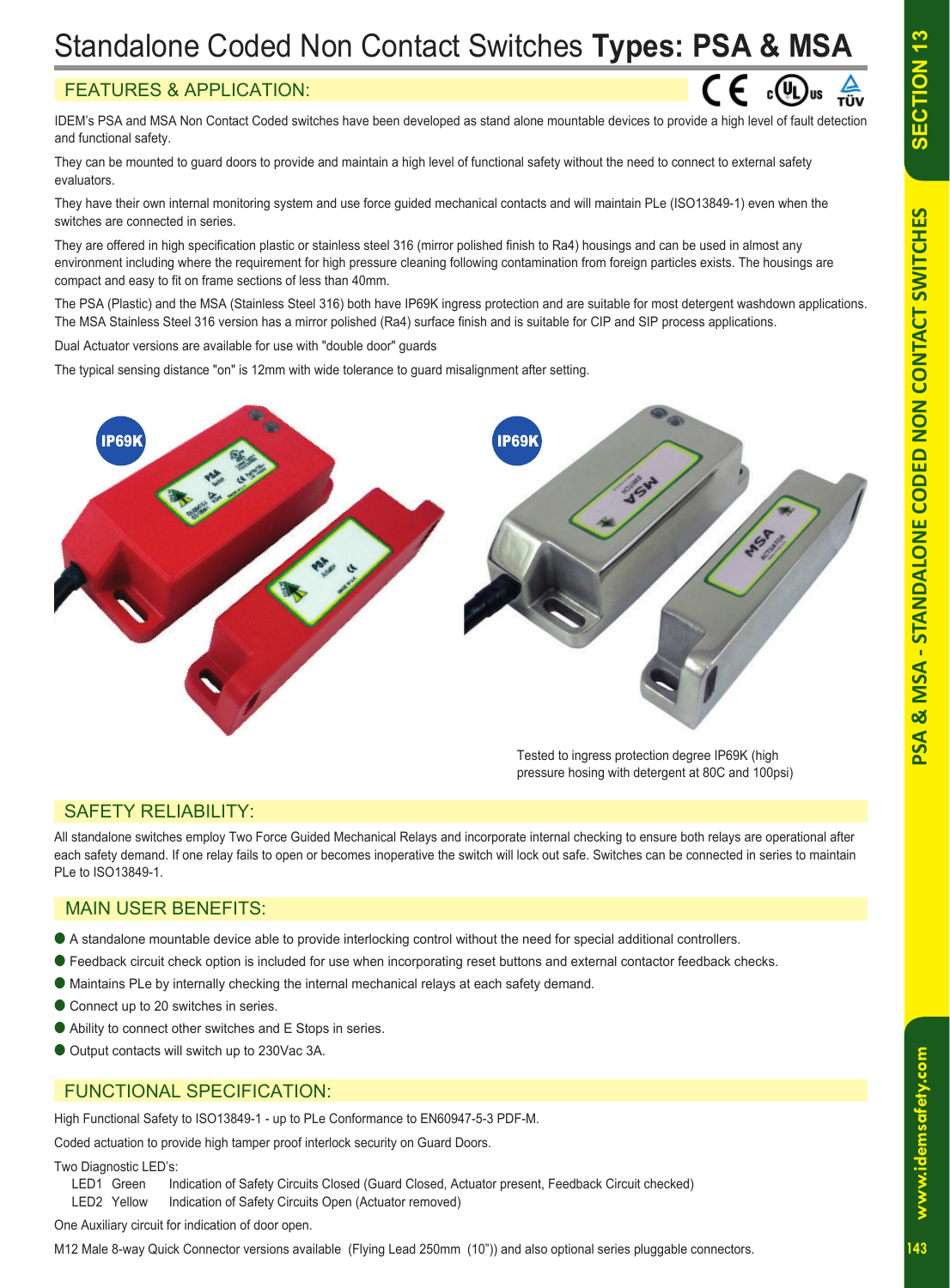# Standalone Coded Non Contact Switches **Types: PSA & MSA**

CONNECTION EXAMPLE: Switches in Series - Manual Start PLe  $24V$  dc



Two switches connected in series to give dual circuit safety outputs to machine contactors.

 $C \in \mathbb{C}$   $\mathbb{C}$   $\mathbb{C}$   $\mathbb{C}$   $\mathbb{C}$   $\mathbb{C}$   $\mathbb{C}$   $\mathbb{C}$   $\mathbb{C}$   $\mathbb{C}$   $\mathbb{C}$   $\mathbb{C}$   $\mathbb{C}$   $\mathbb{C}$   $\mathbb{C}$   $\mathbb{C}$   $\mathbb{C}$   $\mathbb{C}$   $\mathbb{C}$   $\mathbb{C}$   $\mathbb{C}$   $\mathbb{C}$   $\mathbb{C}$   $\mathbb{C}$   $\$ 

Safety Circuit 1 (Black/White) utilises internally checked force guided relay contacts and is connected in series with the corresponding Safety Circuit 2 (Yellow/Green) of the next switch.

Allows minimal wiring and higher current switching to K1 and K2 contactors.

A manual start and contactor feedback check is achieved by connecting K1(Aux) and K2(Aux) feedback contacts and momentary start button through the orange and brown feedback check.

## CONNECTION EXAMPLE: Switches in Series - Automatic Start PLd/Cat3

24V dc



Two switches connected in series to give dual circuit safety outputs to machine contactors.

Safety Circuit 1 (Black/White) utilises internally checked force guided relay contacts and is connected in series with the corresponding Safety Circuit 2 (Yellow/Green) of the next switch.

Allows minimal wiring and higher current switching to K1 and K2 contactors.

An automatic start with contactor feedback check is achieved by connecting K1(Aux) and K2(Aux) feedback contacts through Pink and Brown feedback check circuit.

A mechanical E-Stop button is connected in series with the safety outputs (PLd).

| <b>Quick Connect QC</b><br>Flying Lead 250mm (10")<br>M12 8 Way Male Plug<br><b>Pin view from Switch</b> | <b>Flying</b><br>Lead<br>Colour | <b>Circuit</b>                                                  |                              |  |
|----------------------------------------------------------------------------------------------------------|---------------------------------|-----------------------------------------------------------------|------------------------------|--|
| 2                                                                                                        | Red                             | Supply +24Vdc                                                   | $24Vdc +10\%$                |  |
| 3                                                                                                        | <b>Blue</b>                     | 0Vdc<br>Supply                                                  |                              |  |
| $\mathbf{1}$                                                                                             | White                           | Safety Output 1 (Force Guided Relay)                            | AC15 250Vac 3A               |  |
| $\overline{7}$                                                                                           | <b>Black</b>                    | Safety Output 1 (Force Guided Relay)                            | 24Vdc 3A<br><b>DC13</b>      |  |
| $\overline{4}$                                                                                           | Yellow                          | Safety Output 2                                                 | 250Vac 3A<br>AC15            |  |
| 6                                                                                                        | Green                           | Safety Output 2                                                 | 24Vdc 3A<br>DC <sub>13</sub> |  |
| 8                                                                                                        | <b>Brown</b>                    | Reset/Check Circuit - Output                                    |                              |  |
| 5                                                                                                        | Orange                          | Reset/Check Circuit - Manual Start version (see Part Number)    |                              |  |
| 5                                                                                                        | <b>Pink</b>                     | Reset/Check Circuit - Automatic Start version (see Part Number) |                              |  |
| Not Used                                                                                                 | Grev                            | <b>Auxiliary Feed</b>                                           | Electronic +24Vdc 0.2A       |  |